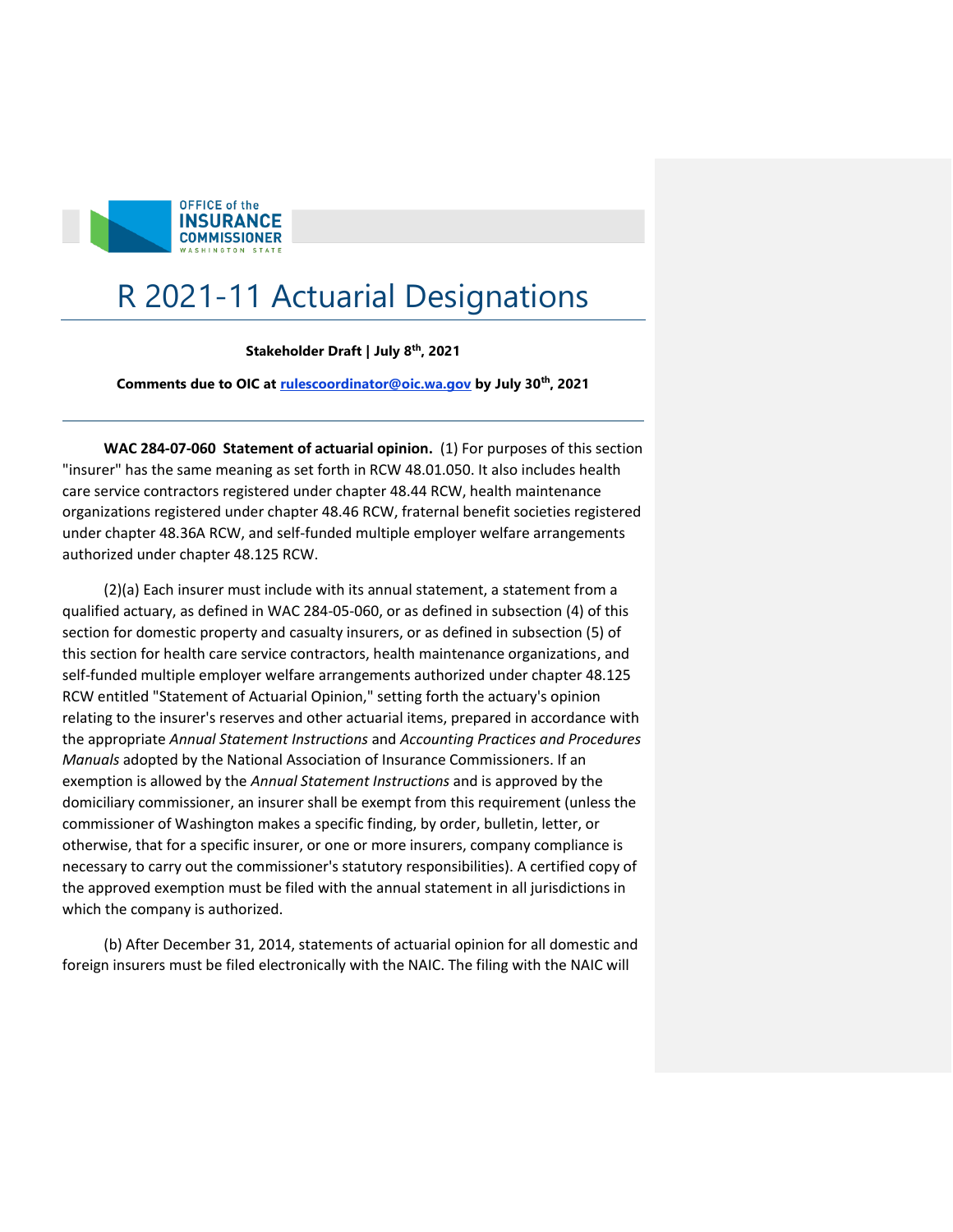be deemed to be a filing with the commissioner. This includes the statement of actuarial opinion for the year ended December 31, 2014. Insurers must electronically transmit the statement of actuarial opinion, as described in (a) of this subsection, in PDF or other format as noted on the commissioner's website. The commissioner has the discretion to allow an insurer to file a statement of actuarial opinion electronically with the commissioner. The insurer must demonstrate that filing with the NAIC will create an undue financial hardship for the insurer. Applications for permission to not file with the actuarial opinion is due. NAIC must be received by the commissioner at least ninety days before the statement of

 (c) To comply with requirements that statements of actuarial opinion must be signed by the actuary, an insurer may:

 (i) Use a method of electronic signature verification that has been approved by the commissioner for use by the insurer; or

 (ii) Include in the electronic filing an image of the original signature in PDF format as noted on the commissioner's website. This electronically filed document must contain a legally binding signature of the actuary and any person providing supporting documentation.

 (3) This section does not relieve an insurer from its obligation to comply with other requirements of Titles 48 RCW and 284 WAC.

 (4) With respect to statements of actuarial opinion for property and casualty insurers domiciled in this state, a person can demonstrate competency in loss reserve evaluation, and thus be considered to be a qualified actuary, only by being:

(a) A member in good standing of the Casualty Actuarial SocietyA member in good Frematted: In Express of the Casualty Actuarial SocietyA member in good standing of the Casualty Actuarial Society A person who meets the basic education, experience and continuing education requirements of the qualification standards promulgated by the American Academy of Actuaries, has obtained and maintains an Accepted Actuarial Designation specified by the *Annual Statement Instructions*, and is a Code of Professional Conduct and U.S. Qualification Standards promulgated by the American Academy of Actuaries, and participates in the Actuarial Board for Counseling member of a professional actuarial association that requires adherence to the same and Discipline when its association members are practicing in the U.S; or

 **Formatted:** Indent: First line: 0", Line spacing: Multiple 1.08 li